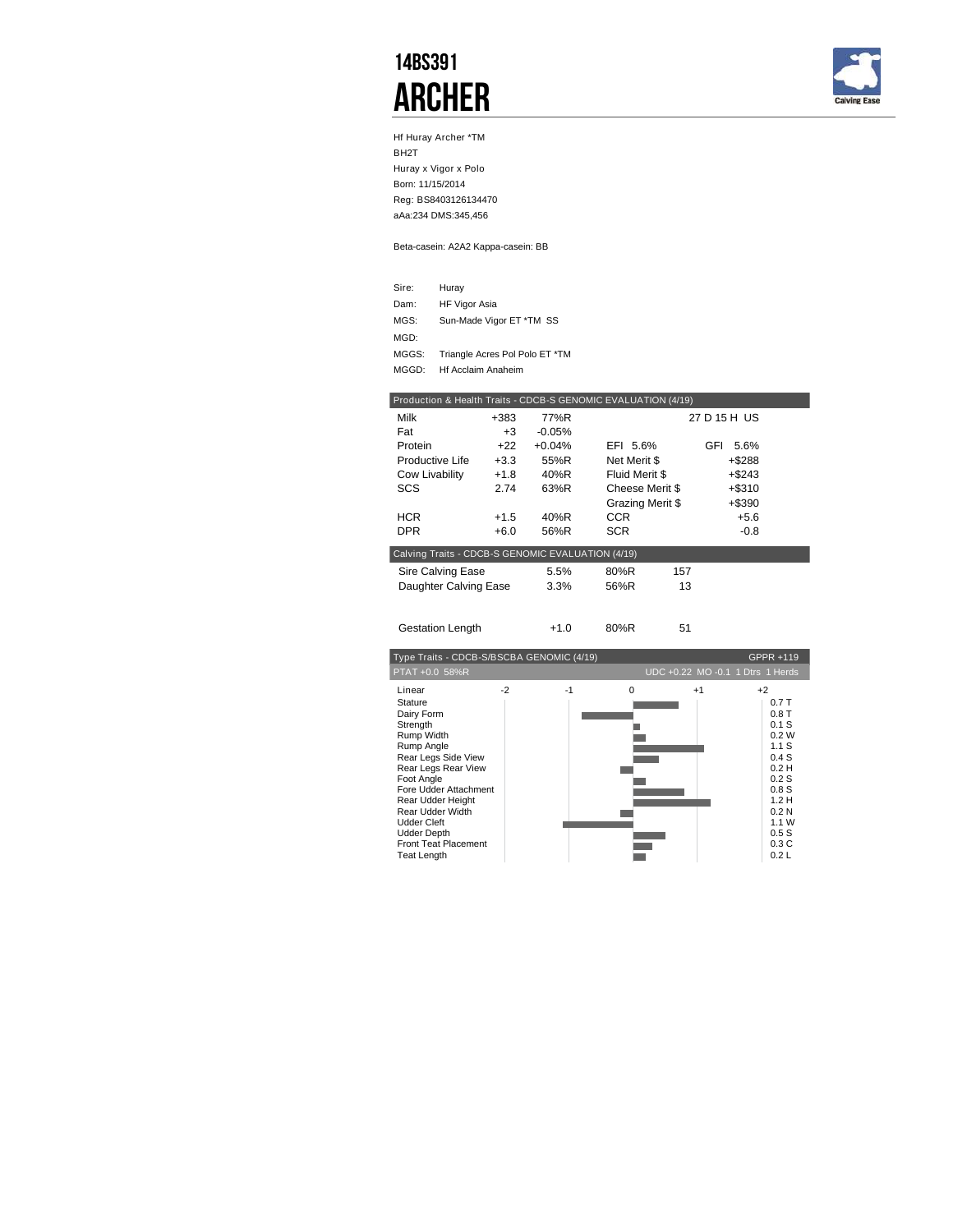## 14BS902 **BUCKY**

Amber Rae Get Lucky Bucky WT MT DT BH2C Get Lucky x Dewey x Thunder Born: 12/25/2016 Reg: BS8403140121675

Beta-casein: A2A2 Kappa-casein: BB Amber Rae Swiss, Eyota, MN

| Sire: | Bmg Lust Get Lucky ET                       |
|-------|---------------------------------------------|
| Dam:  | Amber Rae Dewey 2171 "GP83"                 |
| MGS:  | Switzer Tals Brkngs Dewey *TM SS            |
| MGD:  | Long Acres Thunders Bobbie "E91 E91MS" CERT |
| MGGS: | Harts Thunder *TM                           |
| MGGD: | Long Acres Agenda Botina                    |

| Production & Health Traits - CDCB-S GENOMIC EVALUATION (4/19) |          |          |                  |          |                                  |
|---------------------------------------------------------------|----------|----------|------------------|----------|----------------------------------|
| Milk                                                          | $+1,437$ | 60%R     |                  |          | 0D0HUS                           |
| Fat                                                           | $+57$    | $+0.00%$ |                  |          |                                  |
| Protein                                                       | $+47$    | $+0.00%$ | EFI 6.6%         | GFI      | 7.8%                             |
| Productive Life                                               | $+2.5$   | 49%R     | Net Merit \$     |          | $+ $475$                         |
| Cow Livability                                                | $+0.0$   | 34%R     | Fluid Merit \$   |          | $+$ \$457                        |
| <b>SCS</b>                                                    | 2.85     | 56%R     | Cheese Merit \$  |          | $+$ \$485                        |
|                                                               |          |          | Grazing Merit \$ |          | $+ $433$                         |
| <b>HCR</b>                                                    | $-0.5$   | 34%R     | <b>CCR</b>       |          | $+0.3$                           |
| <b>DPR</b>                                                    | $+0.7$   | 50%R     |                  |          |                                  |
| Calving Traits - CDCB-S GENOMIC EVALUATION (4/19)             |          |          |                  |          |                                  |
|                                                               |          |          |                  | $\Omega$ |                                  |
| Sire Calving Ease                                             |          | 5.5%     | 44%R             | $\Omega$ |                                  |
| Daughter Calving Ease                                         |          | 3.8%     | 36%R             |          |                                  |
|                                                               |          |          |                  |          |                                  |
| <b>Gestation Length</b>                                       |          | $-0.2$   | 47%R             | 0        |                                  |
|                                                               |          |          |                  |          |                                  |
| Type Traits - CDCB-S/BSCBA GENOMIC (4/19)                     |          |          |                  |          | GPPR +197                        |
| PTAT +0.6 59%R                                                |          |          |                  |          | UDC +0.60 MO +0.2 0 Dtrs 0 Herds |
| Linear                                                        | $-2$     | $-1$     | 0                | $+1$     | $+2$                             |
| <b>Stature</b>                                                |          |          |                  |          | 1.5T                             |
| Dairy Form                                                    |          |          |                  |          | 0.2O                             |
| Strength<br>Rump Width                                        |          |          |                  |          | 0.2S<br>0.1 W                    |
| Rump Angle                                                    |          |          |                  |          | 0.3S                             |
| Rear Legs Side View                                           |          |          |                  |          | 0.1P                             |
| Rear Legs Rear View                                           |          |          |                  |          | 0.3S                             |
| Foot Angle                                                    |          |          |                  |          | 0.4S                             |
| Fore Udder Attachment                                         |          |          |                  |          | 0.0S                             |
| Rear Udder Height                                             |          |          |                  |          | 0.0 H                            |
| Rear Udder Width                                              |          |          |                  |          | 0.5W                             |
| <b>Udder Cleft</b><br><b>Udder Depth</b>                      |          |          |                  |          | 0.8S<br>0.3S                     |
| <b>Front Teat Placement</b>                                   |          |          |                  |          | 2.0C                             |
| <b>Teat Length</b>                                            |          |          |                  |          | 0.3S                             |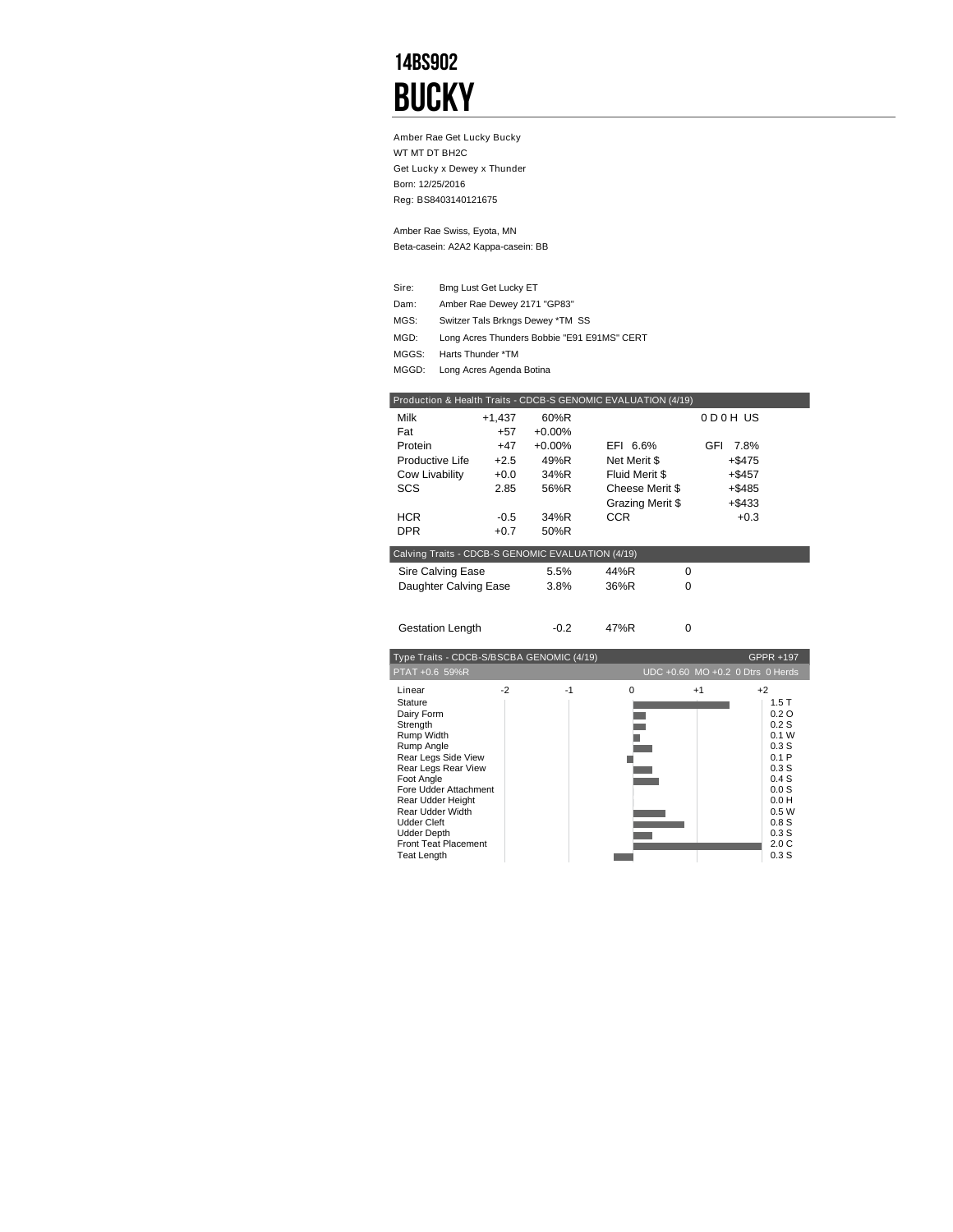

*Daughter: Schweizer Dynamite Chanel*



*Daughter: Heilinger Dynamite Corndog*



*Dam: La Rainbow Bfly Delight ET "E90 E91MS"*

## 14BS393 **DYNAMITE**

La Rainbow Bfly Dynamite Etv

Cadence x Durham x Supreme

Brian Lammers, Botkins, OH

Beta-casein: A2A2 Kappa-casein: BB

WT MT DT BH2T

Born: 8/29/2015 Reg: BS8403129321096 aAa:621 DMS:135,345





Bull: La Rainbow Bfly Dynamite Etv

| Sire: | Shiloh Brookings Cadence ET SS             |
|-------|--------------------------------------------|
| Dam:  | La Rainbow Bfly Delight ET "E90 E91MS"     |
| MGS:  | Hilltop Acres W Durham ET*TM               |
| MGD:  | La Rainbow Bfly Sunlight Etv "VG85 VG85MS" |
| MGGS: | Old Mill Wde Supreme ET *TM QS             |
| MGGD: | Pot Luck SB Butterfly ET "3E94 3E95MS"     |

| Production & Health Traits - CDCB-S GENOMIC EVALUATION (4/19) |        |          |                  |       |           |  |
|---------------------------------------------------------------|--------|----------|------------------|-------|-----------|--|
| Milk                                                          | +284   | 65%R     |                  |       | 0D0HUS    |  |
| Fat                                                           | $+24$  | $+0.05%$ |                  |       |           |  |
| Protein                                                       | $+22$  | $+0.05%$ | EFI 9.2%         |       | GFI 10.6% |  |
| Productive Life                                               | $+1.8$ | 59%R     | Net Merit \$     |       | $+$ \$263 |  |
| Cow Livability                                                | $-1.2$ | 45%R     | Fluid Merit \$   |       | $+$ \$209 |  |
| <b>SCS</b>                                                    | 2.80   | 63%R     | Cheese Merit \$  |       | $+$ \$289 |  |
|                                                               |        |          | Grazing Merit \$ |       | $+ $215$  |  |
| <b>HCR</b>                                                    | $+1.5$ | 43%R     | <b>CCR</b>       |       | $-1.5$    |  |
| <b>DPR</b>                                                    | $-1.0$ | 60%R     | <b>SCR</b>       |       | $+1.8$    |  |
| Calving Traits - CDCB-S GENOMIC EVALUATION (4/19)             |        |          |                  |       |           |  |
| Sire Calving Ease                                             |        | 4.2%     | 94%R             | 1.345 |           |  |
| Daughter Calving Ease                                         |        | 3.5%     | 56%R             | 0     |           |  |
|                                                               |        |          |                  |       |           |  |
| <b>Gestation Length</b>                                       |        | $+0.8$   | 54%R             | 0     |           |  |

| Type Traits - CDCB-S/BSCBA GENOMIC (4/19)                                                                                                                                                                                                                                                              |      |      |          |      | GPPR +100                                                                                                                                 |
|--------------------------------------------------------------------------------------------------------------------------------------------------------------------------------------------------------------------------------------------------------------------------------------------------------|------|------|----------|------|-------------------------------------------------------------------------------------------------------------------------------------------|
| PTAT +1.7 66%R                                                                                                                                                                                                                                                                                         |      |      |          |      | UDC +1.71 MO +0.4 0 Dtrs 0 Herds                                                                                                          |
| Linear<br>Stature<br>Dairy Form<br>Strength<br>Rump Width<br>Rump Angle<br>Rear Legs Side View<br>Rear Legs Rear View<br>Foot Angle<br>Fore Udder Attachment<br>Rear Udder Height<br>Rear Udder Width<br><b>Udder Cleft</b><br><b>Udder Depth</b><br><b>Front Teat Placement</b><br><b>Teat Length</b> | $-2$ | $-1$ | $\Omega$ | $+1$ | $+2$<br>1.9T<br>0.4O<br>0.5S<br>0.3W<br>0.6S<br>0.4S<br>0.6S<br>0.5S<br>1.9 <sub>S</sub><br>2.2H<br>1.4 W<br>0.0S<br>1.5S<br>2.1C<br>1.1S |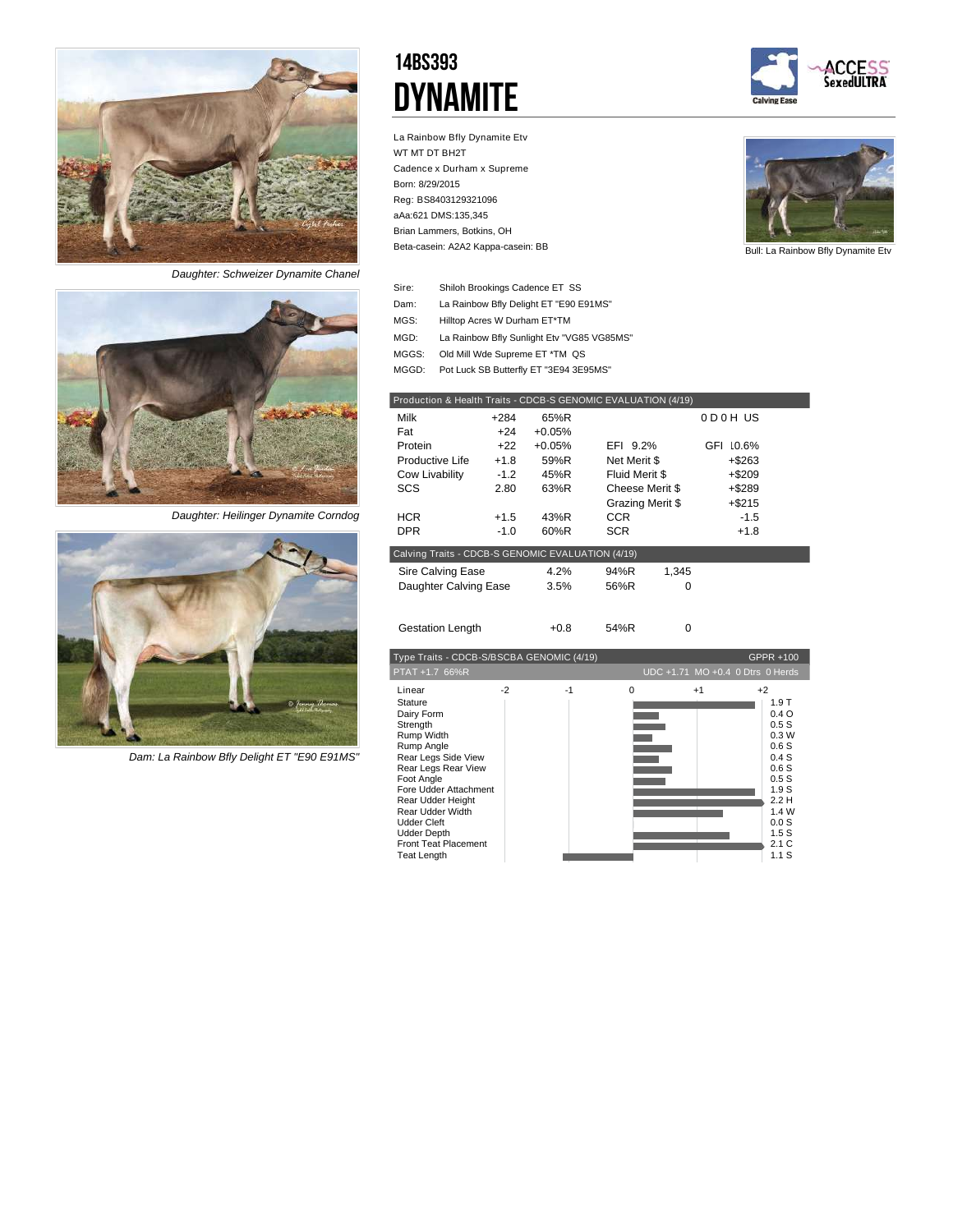## 14BS385 **HARRISON**



Port-Haven Hurray Harrison\*TM MT BH2T Huray x Vanish x Energy Born: 10/8/2013 Reg: BS8403000210312 aAa:435 DMS:345,234

Beta-casein: A2A2 Kappa-casein: BB

| Sire: | Huray                     |
|-------|---------------------------|
| Dam:  | Port-Haven Vanishes Hokah |
| MGS:  | Sun-Made Vanish ET        |
| MGD:  |                           |
| MGGS: | Etazon Energy-ET          |

|                                                   |        |          | Production & Health Traits - CDCB-S GENOMIC EVALUATION (4/19) |              |
|---------------------------------------------------|--------|----------|---------------------------------------------------------------|--------------|
| Milk                                              | +1,083 | 84%R     |                                                               | 49 D 22 H US |
| Fat                                               | +6     | $-0.16%$ |                                                               |              |
| Protein                                           | $+23$  | $-0.05%$ | EFI 4.6%                                                      | GFI<br>5.8%  |
| Productive Life                                   | $+2.4$ | 60%R     | Net Merit \$                                                  | $+ $170$     |
| Cow Livability                                    | $+1.6$ | 39%R     | Fluid Merit \$                                                | $+ $203$     |
| SCS                                               | 2.99   | 72%R     | Cheese Merit \$                                               | $+$ \$155    |
|                                                   |        |          | Grazing Merit \$                                              | $+$ \$184    |
| <b>HCR</b>                                        | $-0.5$ | 42%R     | <b>CCR</b>                                                    | $+0.2$       |
| <b>DPR</b>                                        | $+2.6$ | 54%R     |                                                               |              |
| Calving Traits - CDCB-S GENOMIC EVALUATION (4/19) |        |          |                                                               |              |
| Sire Calving Ease                                 |        | 4.4%     | 83%R<br>188                                                   |              |
| Daughter Calving Ease                             |        | 3.7%     | 57%R<br>20                                                    |              |
|                                                   |        |          |                                                               |              |
| <b>Gestation Length</b>                           |        | $+0.8$   | 95%R<br>173                                                   |              |

| Type Traits - CDCB-S/BSCBA GENOMIC (4/19)<br><b>GPPR +78</b>                                                                                                                                                                                                                             |      |      |   |      |                                                                                                                                           |
|------------------------------------------------------------------------------------------------------------------------------------------------------------------------------------------------------------------------------------------------------------------------------------------|------|------|---|------|-------------------------------------------------------------------------------------------------------------------------------------------|
| PTAT-0.6 69%R                                                                                                                                                                                                                                                                            |      |      |   |      | UDC -0.59 MO -0.4 10 Dtrs 5 Herds                                                                                                         |
| Linear<br>Stature<br>Dairy Form<br>Strength<br>Rump Width<br>Rump Angle<br>Rear Legs Side View<br>Rear Legs Rear View<br>Foot Angle<br>Fore Udder Attachment<br>Rear Udder Height<br>Rear Udder Width<br>Udder Cleft<br><b>Udder Depth</b><br><b>Front Teat Placement</b><br>Teat Length | $-2$ | $-1$ | O | $+1$ | $+2$<br>1.4S<br>1.7T<br>0.4S<br>0.5N<br>0.9S<br>0.2S<br>0.2H<br>0.2L<br>0.6L<br>0.1H<br>0.8N<br>0.4W<br>1.3 <sub>D</sub><br>0.1 W<br>1.7L |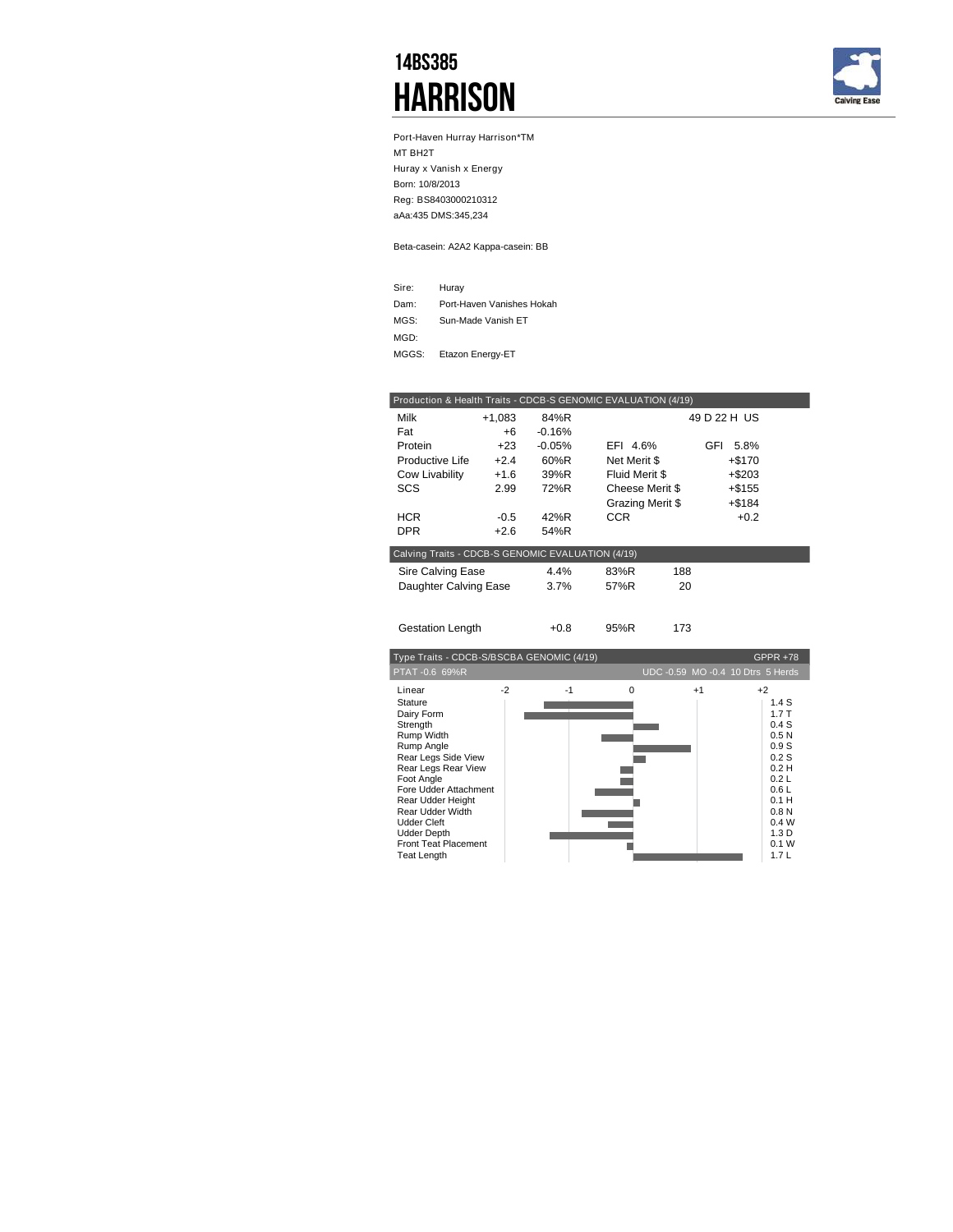## 14BS389 **PROTEGE**

Pit-Crew Pepper Protege\*TM MT BH2C Pepper x Wonderment x Ensign Born: 5/11/2014 Reg: BSUSA68159838 aAa:153 DMS:456,345

Beta-casein: A2A2 Kappa-casein: BB

| Sire: | R Hart Cayenne Pepper *TM           |
|-------|-------------------------------------|
| Dam:  | PIT-CREW WONDER PIPER ET            |
| MGS:  | Top Acres C Wonderment ET *TM "E90" |
| MGD:  | Fair Hill Ensign Please ET          |
| MGGS: | R Hart Simon Ensign ET "VG88"       |
| MGGD: | Sun-Made Pilot Pleasure ET          |

| Production & Health Traits - CDCB-S GENOMIC EVALUATION (4/19) |        |          |                  |     |     |          |  |
|---------------------------------------------------------------|--------|----------|------------------|-----|-----|----------|--|
| Milk                                                          | $+382$ | 82%R     | 28 D 17 H US     |     |     |          |  |
| Fat                                                           | $+5$   | $-0.05%$ |                  |     |     |          |  |
| Protein                                                       | +8     | $-0.02%$ | EFI 8.5%         |     | GFI | 9.7%     |  |
| Productive Life                                               | $+1.0$ | 64%R     | Net Merit \$     |     |     | $+$ \$43 |  |
| Cow Livability                                                | $-2.5$ | 53%R     | Fluid Merit \$   |     |     | $+$ \$52 |  |
| SCS                                                           | 2.90   | 71%R     | Cheese Merit \$  |     |     | $+$ \$40 |  |
|                                                               |        |          | Grazing Merit \$ |     |     | $-$14$   |  |
| <b>HCR</b>                                                    | $-0.8$ | 44%R     | <b>CCR</b>       |     |     | $-2.7$   |  |
| DPR.                                                          | $-2.2$ | 60%R     |                  |     |     |          |  |
| Calving Traits - CDCB-S GENOMIC EVALUATION (4/19)             |        |          |                  |     |     |          |  |
| Sire Calving Ease                                             |        | 5.7%     | 82%R             | 166 |     |          |  |
| Daughter Calving Ease                                         |        | 4.9%     | 57%R             | 8   |     |          |  |
|                                                               |        |          |                  |     |     |          |  |
| <b>Gestation Length</b>                                       |        | $+2.2$   | 90%R             | 79  |     |          |  |

| Type Traits - CDCB-S/BSCBA GENOMIC (4/19)                                                                                                                                                                                                                                                              |              |          |      | <b>GPPR +25</b>                                                                                                                                           |
|--------------------------------------------------------------------------------------------------------------------------------------------------------------------------------------------------------------------------------------------------------------------------------------------------------|--------------|----------|------|-----------------------------------------------------------------------------------------------------------------------------------------------------------|
| PTAT +1.2 68%R                                                                                                                                                                                                                                                                                         |              |          |      | UDC +1.44 MO +0.3 2 Dtrs 2 Herds                                                                                                                          |
| Linear<br>Stature<br>Dairy Form<br>Strength<br>Rump Width<br>Rump Angle<br>Rear Legs Side View<br>Rear Legs Rear View<br>Foot Angle<br>Fore Udder Attachment<br>Rear Udder Height<br>Rear Udder Width<br><b>Udder Cleft</b><br><b>Udder Depth</b><br><b>Front Teat Placement</b><br><b>Teat Length</b> | $-2$<br>$-1$ | $\Omega$ | $+1$ | $+2$<br>$0.1$ T<br>1.4 <sub>O</sub><br>0.2S<br>0.2N<br>1.2H<br>0.3S<br>0.5S<br>0.2L<br>1.3S<br>1.7H<br>1.8 W<br>0.1 W<br>0.4 <sub>D</sub><br>2.5C<br>1.4S |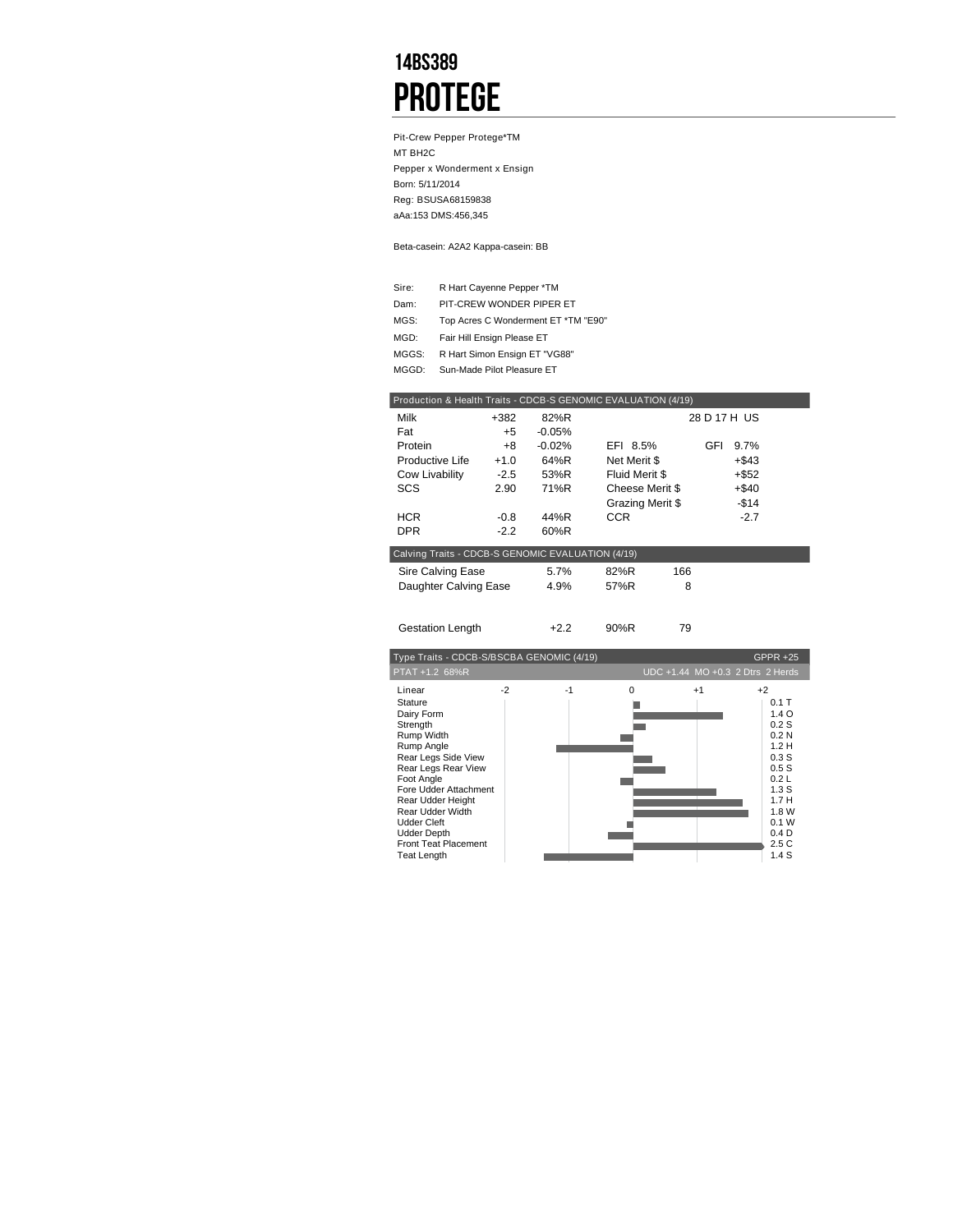

*MGD: Cozy Nook Pronto Twylight "3E92 3E93MS"*

## 14BS898 **TRIGGER**

Cozy Nook Kannon Trigger WT MT DT BH2T Kannon x Brookings x Pronto Born: 6/7/2016 Reg: BS8403125162189 aAa:243 Beta-casein: A1A2 Kappa-casein: AB Tom & Joan Oberhaus, Waukesha, WI



Bull: Cozy Nook Kannon Trigger

- Reads Driver Kannon \*TM SS Sire:
- Dam: Cozy Nook Brookings Treat-ET "E90 E91MS"
- R N R Payoff Brookings ET \*TM QS MGS:
- Cozy Nook Pronto Twylight "3E92 3E93MS" MGD:
- MGGS: Sun-Made Gar Bro Pronto ET \*TM "VG88" SS
- MGGD: Cozy Nook Gordon Twyla ET "VG88 VG87MS" CERT

| Production & Health Traits - CDCB-S GENOMIC EVALUATION (4/19) |        |          |                  |          |             |  |
|---------------------------------------------------------------|--------|----------|------------------|----------|-------------|--|
| Milk                                                          | $+642$ | 64%R     |                  |          | 0D0HUS      |  |
| Fat                                                           | $+48$  | $+0.09%$ |                  |          |             |  |
| Protein                                                       | +31    | $+0.04%$ | EFI 7.4%         |          | GFI<br>8.5% |  |
| Productive Life                                               | $+2.0$ | 57%R     | Net Merit \$     |          | +\$439      |  |
| Cow Livability                                                | $+2.0$ | 43%R     | Fluid Merit \$   |          | $+ $391$    |  |
| SCS                                                           | 2.80   | 62%R     | Cheese Merit \$  |          | $+$ \$462   |  |
|                                                               |        |          | Grazing Merit \$ |          | $+$ \$433   |  |
| <b>HCR</b>                                                    | $+0.6$ | 41%R     | CCR.             |          | $+2.5$      |  |
| <b>DPR</b>                                                    | $+1.7$ | 58%R     |                  |          |             |  |
| Calving Traits - CDCB-S GENOMIC EVALUATION (4/19)             |        |          |                  |          |             |  |
| Sire Calving Ease                                             |        | 4.7%     | 60%R             | 13       |             |  |
| Daughter Calving Ease                                         |        | 4.1%     | 56%R             | $\Omega$ |             |  |
|                                                               |        |          |                  |          |             |  |
| <b>Gestation Length</b>                                       |        | $-0.4$   | 53%R             | $\Omega$ |             |  |

|                                                                                                                                                                                                                                                                                                        | Type Traits - CDCB-S/BSCBA GENOMIC (4/19)<br><b>GPPR +167</b> |      |          |      |                                                                                                                                                         |
|--------------------------------------------------------------------------------------------------------------------------------------------------------------------------------------------------------------------------------------------------------------------------------------------------------|---------------------------------------------------------------|------|----------|------|---------------------------------------------------------------------------------------------------------------------------------------------------------|
| PTAT +0.3 65%R                                                                                                                                                                                                                                                                                         |                                                               |      |          |      | UDC +0.83 MO +0.1 0 Dtrs 0 Herds                                                                                                                        |
| Linear<br>Stature<br>Dairy Form<br>Strength<br>Rump Width<br>Rump Angle<br>Rear Legs Side View<br>Rear Legs Rear View<br>Foot Angle<br>Fore Udder Attachment<br>Rear Udder Height<br>Rear Udder Width<br><b>Udder Cleft</b><br><b>Udder Depth</b><br><b>Front Teat Placement</b><br><b>Teat Length</b> | $-2$                                                          | $-1$ | $\Omega$ | $+1$ | $+2$<br>$0.4$ T<br>0.5T<br>0.7S<br>0.1 <sub>N</sub><br>1.3H<br>0.0S<br>0.1S<br>0.4S<br>0.8S<br>0.1H<br>0.4W<br>1.4S<br>1.0S<br>1.0 <sub>C</sub><br>1.7S |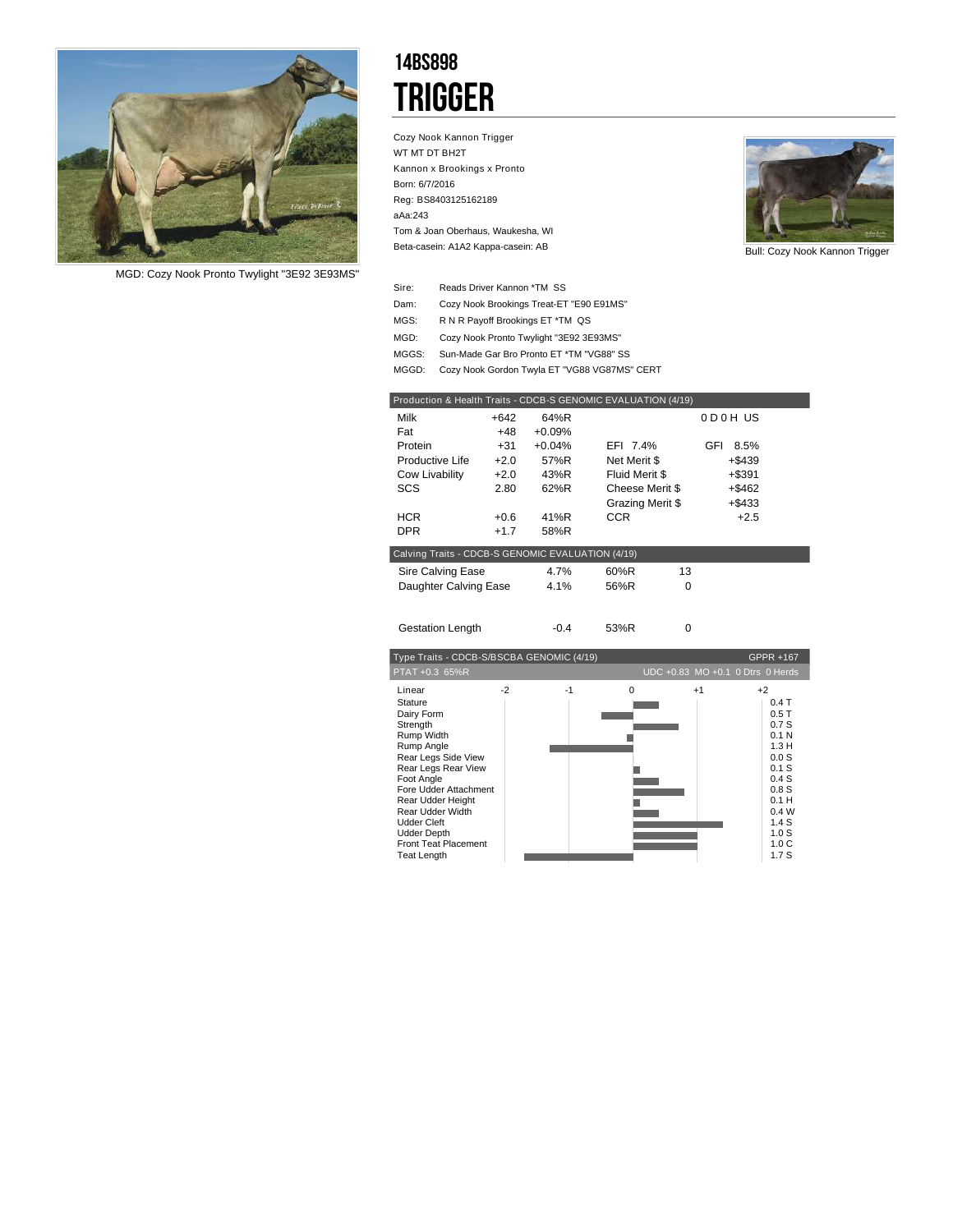

*Daughter: Maple Star Blackjack Mercury (EX-93)*



*MGD: Palmyra Reno Bethany (EX-90)*



*MGGD: Palmyra C. Blush (VG-85)*

## 14AY31 Blackjack

Palmyra Calimero Blackjack-ET \*TF AH1T AH2T Calimero x Tri-Star x Reno Born: 9/7/2010 Reg: AYUSA69261843 aAa:351 DMS:456,345 Beta-casein: A1A1 Kappa-casein: AE Mark Allen Creek, Hagerstown, MD



Bull: Palmyra Calimero Blackjack-ET

| Sire: | Margot Calimero (VG-85)            |
|-------|------------------------------------|
| Dam:  | Palmyra Tri-Star Brooke-ET (EX-90) |
| MGS:  | Palmyra Tri-Star                   |
| MGD:  | Palmyra Reno Bethany (EX-90)       |
| MGGS: | Covey-Farms Reno                   |
| MGGD: | Palmyra C. Blush (VG-85)           |

| Production & Health Traits - CDCB-S GENOMIC EVALUATION (4/19) |        |          |                  |                |  |
|---------------------------------------------------------------|--------|----------|------------------|----------------|--|
| Milk                                                          | +636   | 90%R     |                  | 186 D 112 H US |  |
| Fat                                                           | $-1$   | $-0.13%$ |                  |                |  |
| Protein                                                       | $+9$   | $-0.06%$ | EFI 7.7%         | 8.4%<br>GFI    |  |
| Productive Life                                               | $-1.9$ | 70%R     | Net Merit \$     | -\$3           |  |
| Cow Livability                                                | $-2.2$ | 44%R     | Fluid Merit \$   | $+$ \$34       |  |
| SCS                                                           | 3.05   | 84%R     | Cheese Merit \$  | $-$20$         |  |
|                                                               |        |          | Grazing Merit \$ | $-$ \$31       |  |
| HCR.                                                          | $+0.2$ | 53%R     | <b>CCR</b>       | $-1.6$         |  |
| <b>DPR</b>                                                    | $-2.5$ | 65%R     |                  |                |  |

| Type Traits - CDCB-S/ABA GENOMIC (4/19)<br>GPTI +442                                                                                                                                                                                                                                                 |      |      |          |      |                                                                                                                                                                    |
|------------------------------------------------------------------------------------------------------------------------------------------------------------------------------------------------------------------------------------------------------------------------------------------------------|------|------|----------|------|--------------------------------------------------------------------------------------------------------------------------------------------------------------------|
| PTAT +1.4 80%R                                                                                                                                                                                                                                                                                       |      |      |          |      | 45 Dtrs 32 Herds                                                                                                                                                   |
| Linear<br>Stature<br>Strength<br><b>Body Depth</b><br>Dairy Form<br>Rump Angle<br>Rump Width<br>Rear Legs Side View<br>Foot Angle<br>Fore Udder Attachment<br>Rear Udder Height<br>Rear Udder Width<br><b>Udder Cleft</b><br><b>Udder Depth</b><br><b>Front Teat Placement</b><br><b>Teat Length</b> | $-2$ | $-1$ | $\Omega$ | $+1$ | $+2$<br>0.6T<br>0.9F<br>0.1S<br>1.7 <sub>O</sub><br>1.2H<br>0.6W<br>0.1 S<br>0.6L<br>1.0 <sub>S</sub><br>2.4H<br>1.9 W<br>1.8 <sub>S</sub><br>0.5S<br>0.7C<br>0.3L |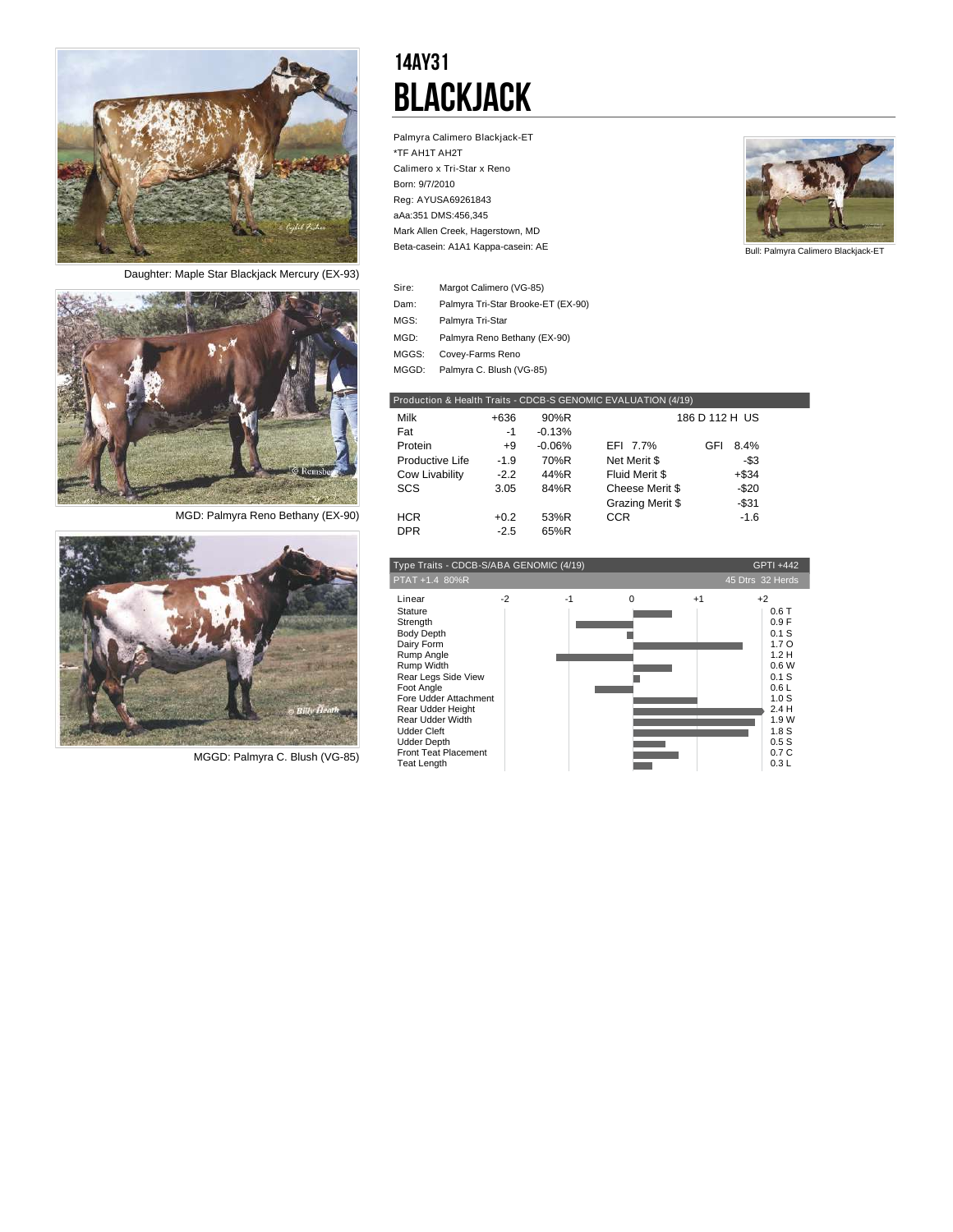## 014AY00035 BUTCH\*TF

| Bar-Vue Butch-ET *TF                |        | Sire:     | Jelyca Oblique                                                   |                  |
|-------------------------------------|--------|-----------|------------------------------------------------------------------|------------------|
|                                     |        | Dam:      | Bar-Vue Burt Sara (EX-90-ELITE)                                  |                  |
|                                     |        |           | 4-07 2X 357d 23,496M 4.0% 901F 3.4% 767P                         |                  |
| Oblique x Burdette x Palm           |        | MGS:      | Palmyra Tri-Star Burdette-ET                                     |                  |
|                                     |        | MGD:      | Bar-Vue Lot Silly (VG-87)                                        |                  |
| Born: 29/03/2012 Reg: AYUSA70514670 |        |           | 7-06 2X 360d 18,780M 3.7% 690F 3.1% 578P                         |                  |
| aAa: 261 DMS: 234                   |        | MGGS:     | Palmyra Rebate Lottery                                           |                  |
|                                     |        | MGGD:     | Bar-Vue Mill Mooky (VG-88)                                       |                  |
| Irrthum Farm, Inc., Wanamingo, MN   |        |           | 5-03 2X 305d 20,880M 3.6% 757F 3.1% 644P                         |                  |
| Beta-Casein: A1A2 Kappa-Casein: AA  |        |           |                                                                  |                  |
| AH1T AH2T                           |        |           |                                                                  |                  |
|                                     |        |           |                                                                  | Bar-Vue Butch-ET |
|                                     |        |           | PRODUCTION & HEALTH TRAITS - CDCB-S GENOMIC EVALUATION (04/2019) |                  |
| Milk                                | $+661$ | 83%R      |                                                                  | 47 Dtrs 25 Herds |
| Fat                                 | $+5$   | $-0.11%$  |                                                                  |                  |
| Protein                             | $+21$  | $+0.00\%$ | EFI 7.0%                                                         | GFI 7.7%         |
| Productive Life                     | $-0.6$ | 56%R      | Net Merit \$                                                     | $+$ \$75         |
|                                     |        |           |                                                                  |                  |
| Cow Livability                      | $+0.9$ | 32%R      | Fluid Merit \$                                                   | $+$ \$69         |
| <b>SCS</b>                          | 2.96   | 68%R      | Cheese Merit \$                                                  | $+ $78$          |
| Mastitis                            |        |           | Grazing Merit \$                                                 | $+$ \$52         |

DPR -0.3 51%R SCR **CALVING TRAITS - CDCB-S GENOMIC EVALUATION (04/2019)**

| Type Traits - CDCB-S/ARA Genomic Evaluation (04/2019) |      | $PTAT + 0.4.59\%R$ |
|-------------------------------------------------------|------|--------------------|
| Early First Calving                                   | 41%R | 38Dtrs             |
| Gestation Length                                      | 95%R | 213Dtrs            |
|                                                       |      |                    |

 $HCR$  -0.3 43%R CCR -1.7

|                       | <b>Type Traits - ODOD-SIADA GERORIUS EVAIGATOR (04/2013)</b> |         | $F H H$ $\overline{v}$ $\overline{r}$ $\overline{v}$ $\overline{r}$ $\overline{v}$ $\overline{r}$ |
|-----------------------|--------------------------------------------------------------|---------|---------------------------------------------------------------------------------------------------|
| <b>PTAT +0.4 59%R</b> |                                                              |         | <b>9Dtrs 6Herds</b>                                                                               |
| Stature               |                                                              | $+1.00$ | Tall                                                                                              |
| Strength              |                                                              | $+0.40$ | Strong                                                                                            |
| <b>Body Depth</b>     |                                                              | $+0.30$ | Deep                                                                                              |
| Dairy Form            | H                                                            | $-0.10$ | Tight                                                                                             |
| Rump Angle            |                                                              | $+0.10$ | Sloped                                                                                            |
| Rump Width            |                                                              | $+0.60$ | Wide                                                                                              |
| Rear Legs Side View   |                                                              | $-0.10$ | Posty                                                                                             |
| Foot Angle            |                                                              | $+0.00$ | Steep                                                                                             |
| Fore Udder Attachment |                                                              | $+0.20$ | Strong                                                                                            |
| Rear Udder Height     |                                                              | $-0.70$ | Low                                                                                               |
| Rear Udder Width      |                                                              | $-0.10$ | Narrow                                                                                            |
| <b>Udder Cleft</b>    |                                                              | $+0.30$ | Strong                                                                                            |
| <b>Udder Depth</b>    |                                                              | $+0.70$ | Shallow                                                                                           |
| Front Teat Placement  |                                                              | $+0.20$ | Close                                                                                             |
| Teat Length           |                                                              | $+0.00$ | Long                                                                                              |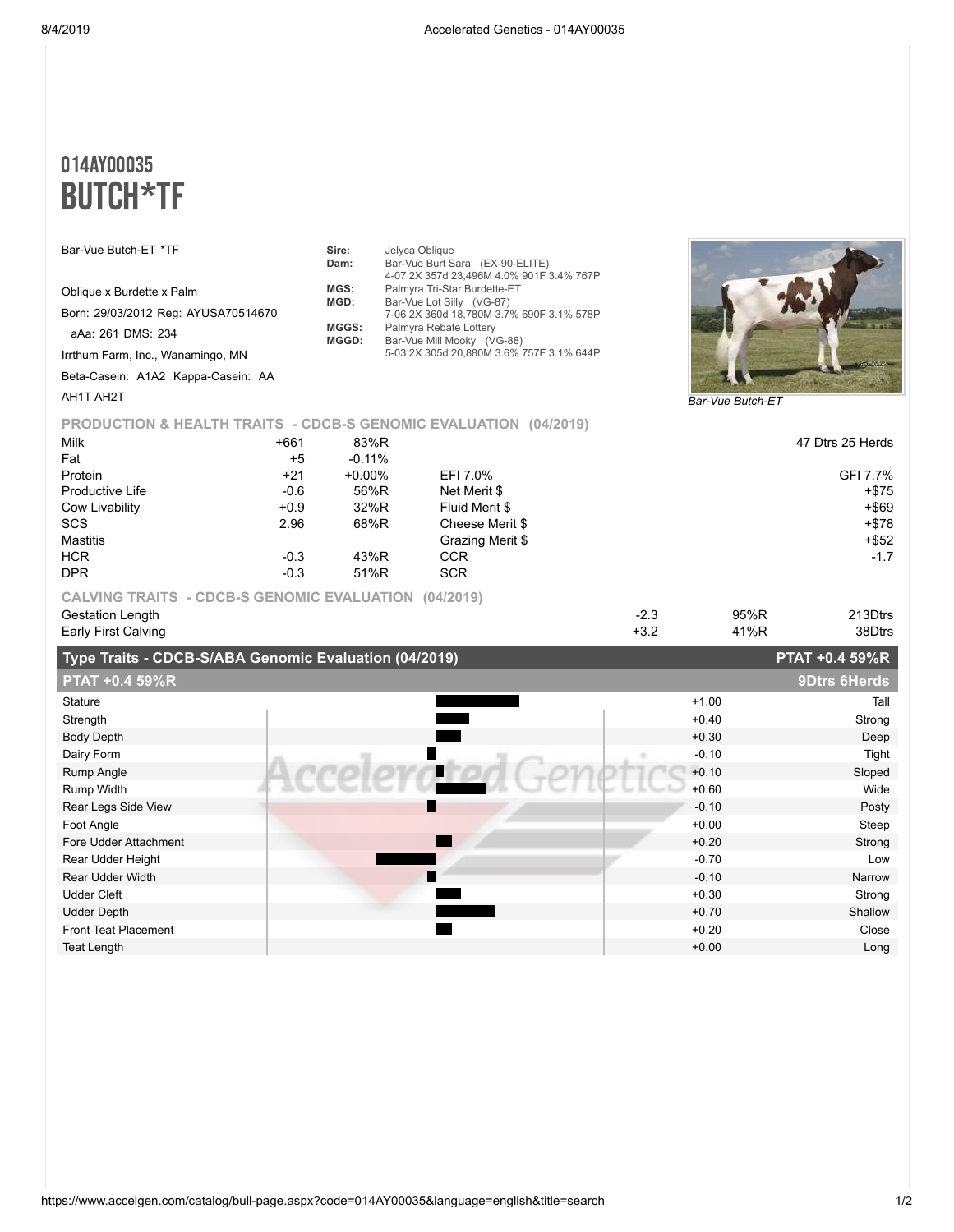

*Daughter: Dairyman Copper Jollyn (EX-90)*



*Daughter: Coulee Crest Copper Leenah-ET (VG-87-VG-87-MS)*



*Daughter: Golden J Copper Banana*

## 14GU318 **COPPER**

Jens Gold Aaron Copper-ET

Aaron x Double L x Sharp Born: 3/24/2009 Reg: GUUSA68027038 aAa:432 DMS:123,234 Beta-casein: A2A2 Kappa-casein: BB Jens Gold Farms, Amery, WI

- Sniders Option Aaron-ET Sire:
- Dam: Jens Gold Double L Cinch (EX-90-EX-90-MS-GSD)
- Pine Ridge Double L MGS:
- Jens Gold Sharp Cinder (EX-91-EX-91-MS) MGD:
- Tag Lane Ideal Sharp MGGS:
- MGGD: Level Gold Jazzman Opalee

|                 |        |          | Production & Health Traits - CDCB-S GENOMIC EVALUATION (4/19) |               |  |
|-----------------|--------|----------|---------------------------------------------------------------|---------------|--|
| Milk            | $+402$ | 94%R     |                                                               | 174 D 54 H US |  |
| Fat             | $+27$  | $+0.05%$ |                                                               |               |  |
| Protein         | $+7$   | $-0.03%$ | EFI 9.5%                                                      | 8.9%<br>GFI   |  |
| Productive Life | $+2.6$ | 76%R     | Net Merit \$                                                  | $+$ \$257     |  |
| Cow Livability  | $-0.5$ | 52%R     | Fluid Merit \$                                                | $+ $269$      |  |
| SCS             | 2.81   | 88%R     | Cheese Merit \$                                               | $+ $253$      |  |
|                 |        |          | Grazing Merit \$                                              | $+ $214$      |  |
| <b>HCR</b>      | $+2.2$ | 59%R     | <b>CCR</b>                                                    | $-1.1$        |  |
| <b>DPR</b>      | $-0.9$ | 75%R     |                                                               |               |  |

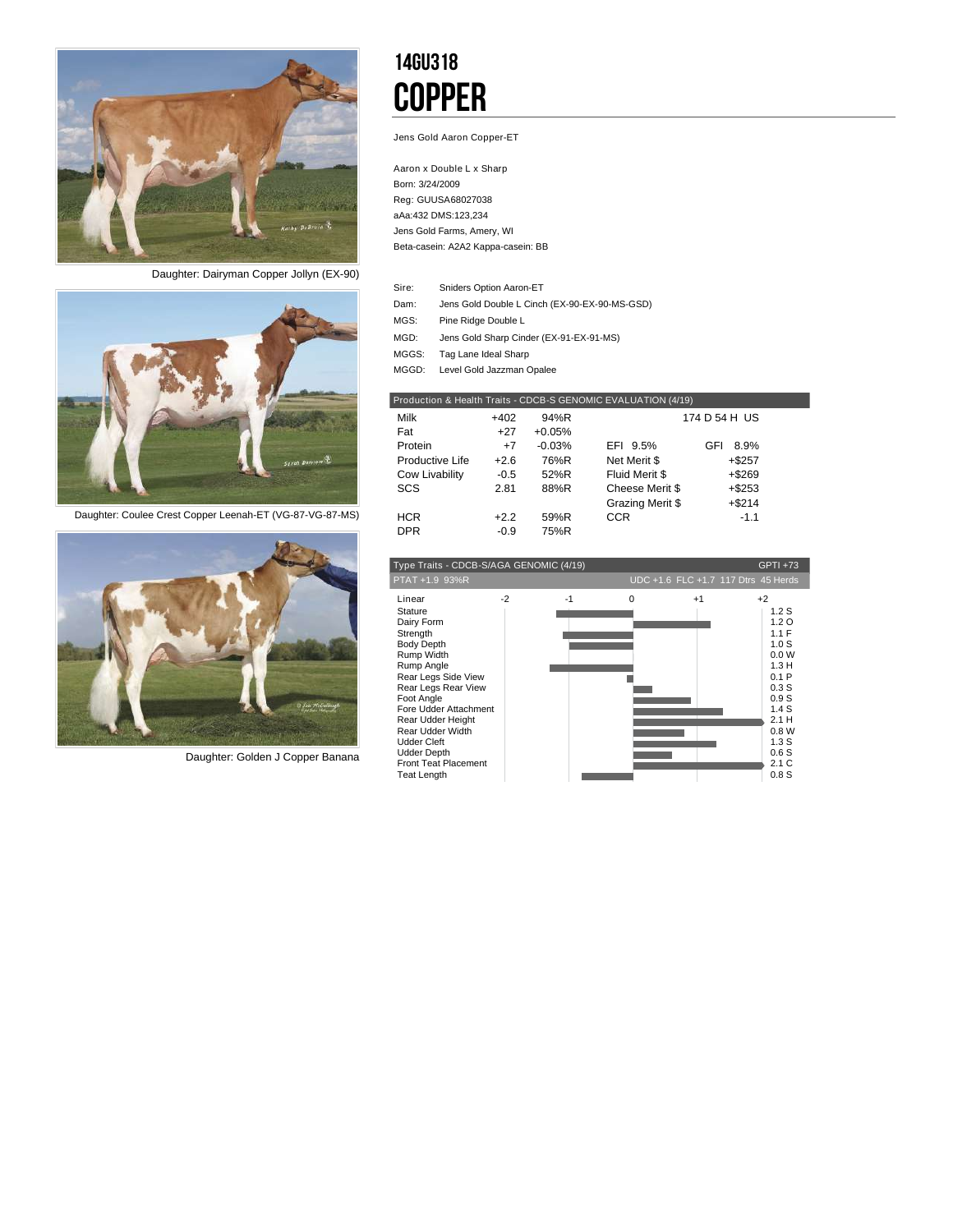

*Dam: Coulee Crest Nick Lorilyn (EX-91-EX-90-MS)*



*MGGD: Flambeau Manor Enhancer Lana (EX-92-EX-90-MS-GSD)*

## 14GU324 Lakoda

Coulee Crest Blue Spruce Lakoda

Blue Spruce x Nick x Decision Born: 11/16/2011 Reg: GUUSA68045604 aAa:312 DMS:234,123 Beta-casein: A1A2 Kappa-casein: AA Coulee Crest LLC, Cashton, WI



| Sire: | Jens Gold C Blue Spruce-ET |
|-------|----------------------------|
|       |                            |

- Dam: Coulee Crest Nick Lorilyn (EX-91-EX-90-MS)
- Lang Haven Tiller Nick-ET MGS:
- Flambeau Manor Decision Lori-ET (EX-90-VG-88-MS-GSD) MGD:
- MGGS: Lang Haven Lorry Decision
- MGGD: Flambeau Manor Enhancer Lana (EX-92-EX-90-MS-GSD)

| Production & Health Traits - CDCB-S GENOMIC EVALUATION (4/19) |          |          |                  |               |  |  |  |  |  |  |  |
|---------------------------------------------------------------|----------|----------|------------------|---------------|--|--|--|--|--|--|--|
| Milk                                                          | $+1.118$ | 90%R     |                  | 109 D 54 H US |  |  |  |  |  |  |  |
| Fat                                                           | $+43$    | $-0.04%$ |                  |               |  |  |  |  |  |  |  |
| Protein                                                       | $+33$    | $-0.02%$ | EFI 8.8%         | 9.4%<br>GFI   |  |  |  |  |  |  |  |
| Productive Life                                               | $-0.8$   | 71%R     | Net Merit \$     | $+$ \$159     |  |  |  |  |  |  |  |
| Cow Livability                                                | $-2.6$   | 45%R     | Fluid Merit \$   | $+ $161$      |  |  |  |  |  |  |  |
| SCS                                                           | 3.01     | 82%R     | Cheese Merit \$  | $+$ \$158     |  |  |  |  |  |  |  |
|                                                               |          |          | Grazing Merit \$ | $+ $44$       |  |  |  |  |  |  |  |
| <b>HCR</b>                                                    | $-3.2$   | 53%R     | <b>CCR</b>       | $-5.0$        |  |  |  |  |  |  |  |
| <b>DPR</b>                                                    | $-3.7$   | 68%R     |                  |               |  |  |  |  |  |  |  |
|                                                               |          |          |                  |               |  |  |  |  |  |  |  |

| GPTI +83<br>Type Traits - CDCB-S/AGA GENOMIC (4/19)                                                                                                                                                                                                                                                                  |      |      |          |                                    |                                                                                                                                                                   |  |  |  |  |  |
|----------------------------------------------------------------------------------------------------------------------------------------------------------------------------------------------------------------------------------------------------------------------------------------------------------------------|------|------|----------|------------------------------------|-------------------------------------------------------------------------------------------------------------------------------------------------------------------|--|--|--|--|--|
| PTAT +1.3 86%R                                                                                                                                                                                                                                                                                                       |      |      |          | UDC +0.1 FLC +1.9 62 Dtrs 32 Herds |                                                                                                                                                                   |  |  |  |  |  |
| Linear<br>Stature<br>Dairy Form<br>Strength<br><b>Body Depth</b><br>Rump Width<br>Rump Angle<br>Rear Legs Side View<br>Rear Legs Rear View<br>Foot Angle<br>Fore Udder Attachment<br>Rear Udder Height<br>Rear Udder Width<br><b>Udder Cleft</b><br><b>Udder Depth</b><br>Front Teat Placement<br><b>Teat Length</b> | $-2$ | $-1$ | $\Omega$ | $+1$                               | $+2$<br>2.5T<br>1.1O<br>1.9S<br>1.1 <sub>D</sub><br>2.1 W<br>2.3S<br>0.3P<br>0.7S<br>0.6S<br>$0.1$ S<br>1.7H<br>0.7W<br>0.3S<br>0.8 <sub>D</sub><br>0.1 W<br>1.4L |  |  |  |  |  |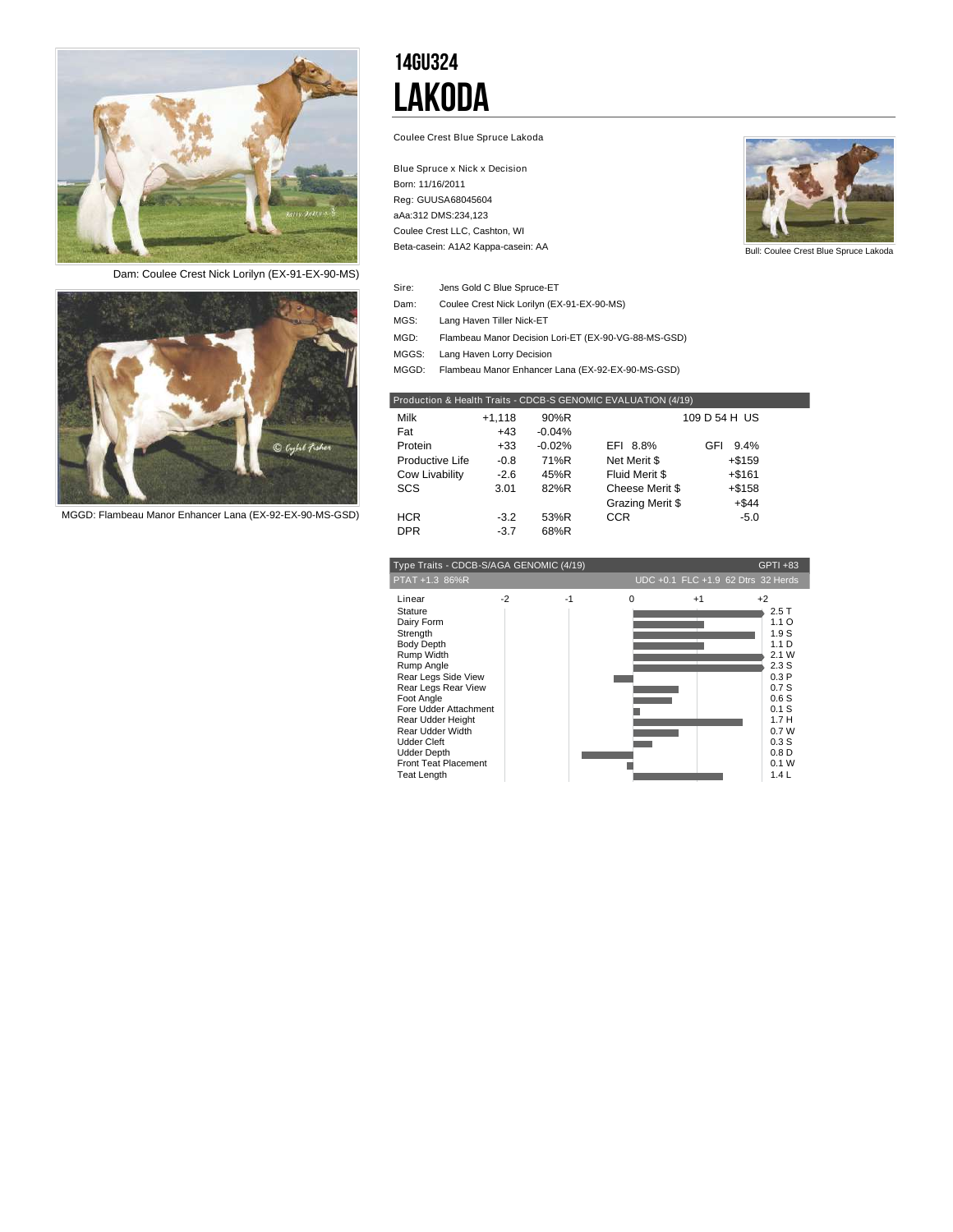## 14MS116 **ADVENTURE**

Kundes Golden Logic Adventure

Logic x B-Jurist x Derek Born: 6/9/2010 Reg: MSUSA68306871

Beta-casein: A1A2 Kappa-casein: AB

| Sire: | Gmc Rebel Logic-ET                           |
|-------|----------------------------------------------|
| Dam:  | Kulp-Gen Jurist Anika-P-Exp-ET (EX-90-EX-MS) |
| MGS:  | <b>B</b> Jurist                              |
| MGD:  | Rovin Derek Ali Accent (EX-92-EX-MS)         |
| MGGS: | Wildwood Kays Derek-ET                       |
| MGGD: | Rovin Alise Clay Ali-P                       |

| Production & Health Traits - CDCB SIRE SUMMARY (4/19) |        |          |                  |               |  |  |  |  |  |  |
|-------------------------------------------------------|--------|----------|------------------|---------------|--|--|--|--|--|--|
| Milk                                                  | $+149$ | 94%R     |                  | 185 D 66 H US |  |  |  |  |  |  |
| Fat                                                   | $+64$  | $+0.31%$ |                  |               |  |  |  |  |  |  |
| Protein                                               | $+16$  | $+0.06%$ | EFI 5.3%         | GFI<br>N/A    |  |  |  |  |  |  |
| Productive Life                                       | $+2.5$ | 80%R     | Net Merit \$     | $+$ \$347     |  |  |  |  |  |  |
| Cow Livability                                        | $+0.6$ | 51%R     | Fluid Merit \$   | $+ $314$      |  |  |  |  |  |  |
| <b>SCS</b>                                            | 3.26   | 88%R     | Cheese Merit \$  | +\$360        |  |  |  |  |  |  |
|                                                       |        |          | Grazing Merit \$ | $+$ \$245     |  |  |  |  |  |  |
| <b>HCR</b>                                            | $-2.5$ | 48%R     | <b>CCR</b>       | $-2.2$        |  |  |  |  |  |  |
| <b>DPR</b>                                            | $-2.2$ | 78%R     |                  |               |  |  |  |  |  |  |

| Type Traits - AMSS TYPE SUMMARY (4/19)                                                                                                                                                                                                                                                               |      |      |          |                                    |                                                                                                                                                                               |  |  |  |  |  |
|------------------------------------------------------------------------------------------------------------------------------------------------------------------------------------------------------------------------------------------------------------------------------------------------------|------|------|----------|------------------------------------|-------------------------------------------------------------------------------------------------------------------------------------------------------------------------------|--|--|--|--|--|
| PTAT +0.3 89%R                                                                                                                                                                                                                                                                                       |      |      |          | UDC +0.16 MO -0.2 94 Dtrs 28 Herds |                                                                                                                                                                               |  |  |  |  |  |
| Linear<br>Stature<br>Dairy Form<br>Strength<br><b>Body Depth</b><br>Rump Width<br>Rump Angle<br>Rear Legs Side View<br>Foot Angle<br>Fore Udder Attachment<br>Rear Udder Height<br>Rear Udder Width<br><b>Udder Cleft</b><br><b>Udder Depth</b><br><b>Front Teat Placement</b><br><b>Teat Length</b> | $-2$ | $-1$ | $\Omega$ | $+1$                               | $+2$<br>0.3T<br>1.0 <sub>O</sub><br>0.7F<br>0.0 <sub>D</sub><br>0.3 <sub>N</sub><br>0.5S<br>0.0S<br>0.3S<br>0.9S<br>0.6H<br>0.1 W<br>0.6W<br>0.1 <sub>D</sub><br>0.5C<br>0.4L |  |  |  |  |  |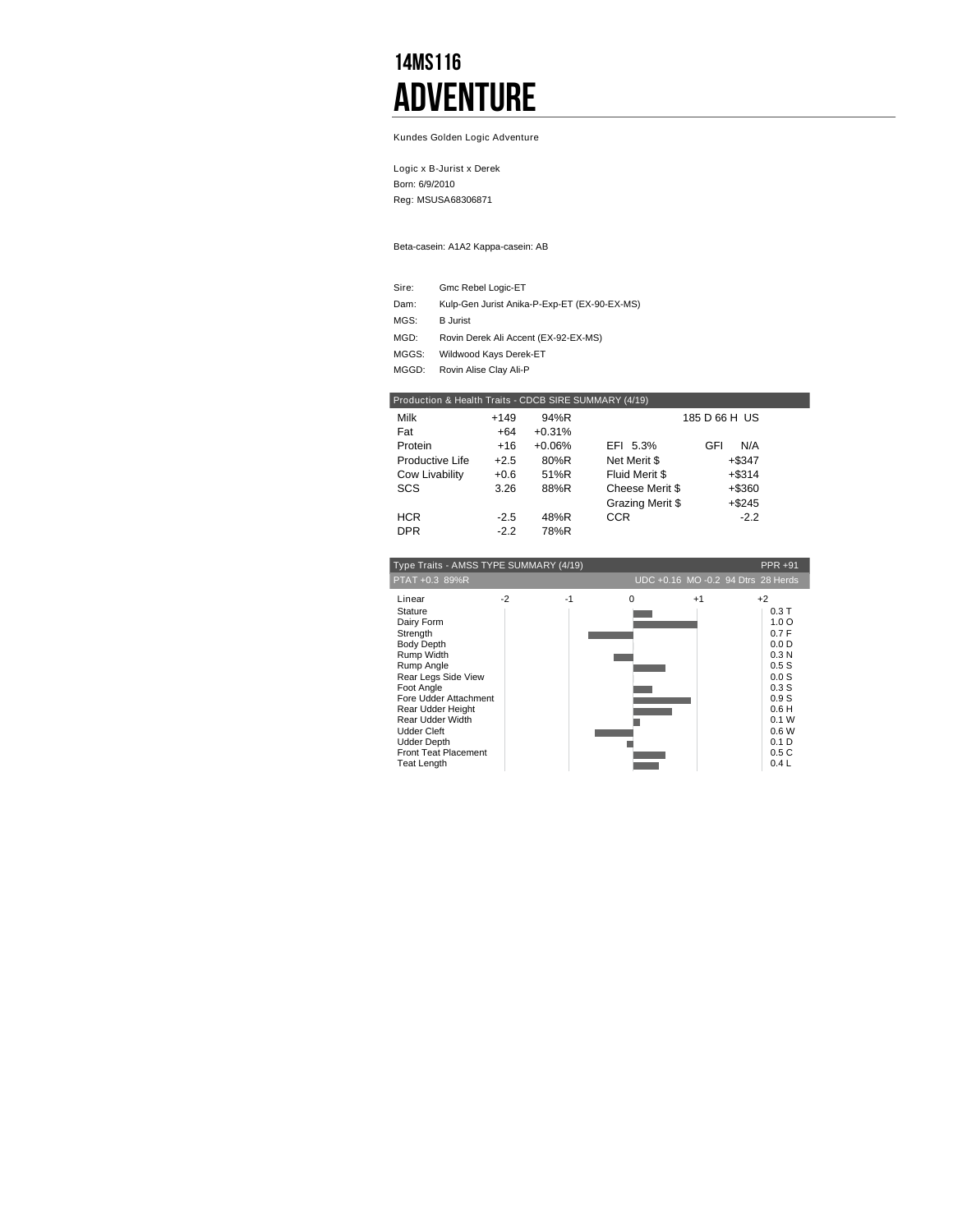

#### **Genetic defects** BL- CV-**Breed** HOL **Breed composition** HF 4JER4 **Color** ZB **Born (m/d/y)** 08-02-2011 **Bull code** 767755 **Sire ID (NL)** NZ BPRK-11-21 **International ID (ITB)** NZLM00BPRK-11-21 **Source breedingvalues** CRV coop, 201808

#### Pedigree

**Sire [OKURA LIKA MURMUR](https://apps.crv4all.com/siresearch/us/detail/NZLM00CFWR-05-95)** NZLM00CFWR-05-95

**Maternal Grand Sire [MAIRE EX PRESSO](https://apps.crv4all.com/siresearch/us/detail/NZLM0DDYX-03-236)** NZLM0DDYX-03-236 **Dam** BPRK-09-16 NZLF00BPRK-09-16

\* This is the number of offspring with observations; male and female animals

|       | <b>NVI</b> | <b>INET</b> | Longevity 7 | Udder health Fertility |     | <b>Udder</b> | Feet & Legs Birth index |  |
|-------|------------|-------------|-------------|------------------------|-----|--------------|-------------------------|--|
|       |            |             |             | 99                     | 105 |              |                         |  |
| % Rel |            |             |             | VW                     | VW  |              |                         |  |

#### Production traits

| $%$ Rel                  |  | Dtrs:     |  |           | <b>Herds</b>             |            | <b>Source</b>            |                          |
|--------------------------|--|-----------|--|-----------|--------------------------|------------|--------------------------|--------------------------|
| $\overline{\phantom{a}}$ |  |           |  |           | $\overline{\phantom{a}}$ |            | $\overline{\phantom{0}}$ |                          |
|                          |  |           |  |           |                          |            |                          |                          |
| Kg milk<br>$%$ fat       |  | % protein |  | % lactose | Kg fat                   | Kg protein | Kg lactose               | <b>INET</b>              |
| $\overline{\phantom{a}}$ |  |           |  |           | $\overline{\phantom{a}}$ | $\sim$     | $\overline{\phantom{a}}$ | $\overline{\phantom{a}}$ |

#### Functional traits

|                                  |    |    |    |     |     |     |     |     | $\%$      | <b>Source</b> | Dtrs' | <b>Herds</b> |
|----------------------------------|----|----|----|-----|-----|-----|-----|-----|-----------|---------------|-------|--------------|
| Udder health                     |    |    |    |     |     |     |     | 99  | <b>VW</b> | Nat           | 0     | 0            |
| Clinical mastitis                |    |    |    |     |     |     |     | 99  | <b>VW</b> | Nat           | 0     | 0            |
| Subclin. mastitis                |    |    |    |     |     |     |     | 99  | <b>VW</b> | Nat           | 0     | 0            |
| Female fertility                 |    |    |    |     |     |     |     | 105 | VW        | Nat           | 0     | 0            |
| Non-return                       |    |    |    |     |     |     |     | 97  | <b>VW</b> | Nat           | 0     | $\mathbf 0$  |
| Calving interval                 |    |    |    |     |     |     |     | 104 | <b>VW</b> | Nat           | 0     | 0            |
| Interval first-last insemination |    |    |    |     |     |     |     | 106 | <b>VW</b> | Nat           | 0     | 0            |
| Conception rate cow              |    |    |    |     |     |     |     | 103 | <b>VW</b> | Nat           | 0     | 0            |
| Conception rate heifer           |    |    |    |     |     |     |     | 100 | <b>VW</b> | Nat           | 0     | 0            |
| Age at first insemination        |    |    |    |     |     |     |     | 96  | <b>VW</b> | Nat           | 0     | 0            |
| <b>SCS</b>                       |    |    |    |     |     |     |     | 99  | <b>VW</b> | Nat           | 0     | $\mathbf 0$  |
| Milking speed                    |    |    |    |     |     |     |     | 101 | <b>VW</b> | Nat           | 0     | 0            |
|                                  | 88 | 92 | 96 | 100 | 104 | 108 | 112 |     |           |               |       |              |

#### Fee

| <sup>⊣</sup> intake |                   |        |  |  |  |  |  |  |  |  |  |
|---------------------|-------------------|--------|--|--|--|--|--|--|--|--|--|
| $\sqrt{2}$          | dry matter intake |        |  |  |  |  |  |  |  |  |  |
|                     |                   | $\sim$ |  |  |  |  |  |  |  |  |  |

#### **Other**

| Degree<br>≧of kinship<br>- - - - |  |
|----------------------------------|--|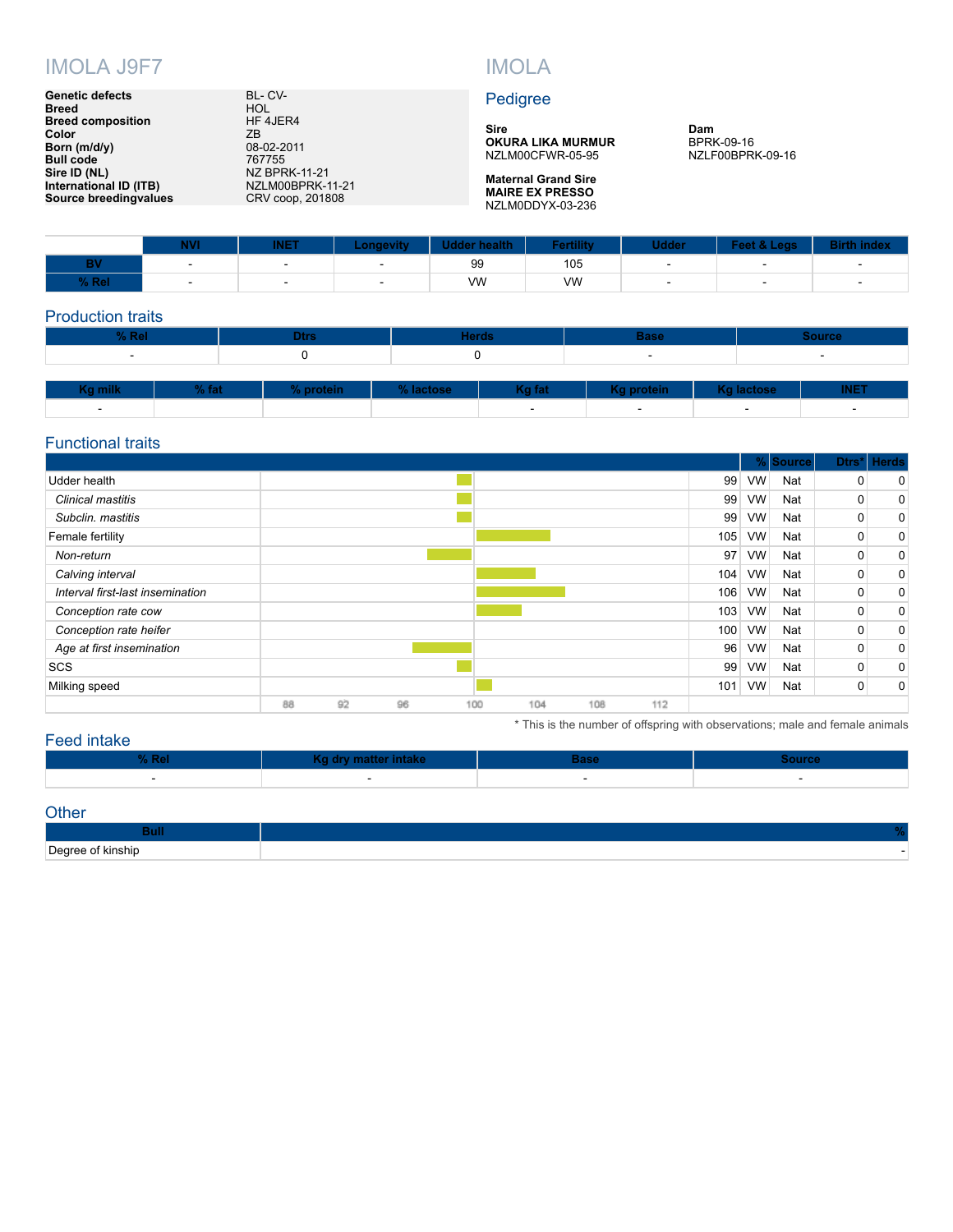### IMOLA J9F7

#### Production traits per lactation

| Lactation | <b>Dtrs</b> | <b>Herds</b> | % Rel Kg milk | % fat % protein % lactose |  | Kg fat Kg protein Kg lactose | <b>INET</b> | <b>Urea</b> | <b>SCS</b> |
|-----------|-------------|--------------|---------------|---------------------------|--|------------------------------|-------------|-------------|------------|
|           |             |              |               |                           |  |                              |             |             |            |
|           |             |              |               |                           |  |                              |             |             |            |
|           |             |              |               |                           |  |                              |             |             |            |
|           |             |              |               |                           |  |                              |             |             |            |
|           |             |              |               |                           |  |                              |             |             |            |
| Overall   |             |              |               |                           |  |                              |             |             | 99         |

#### Lifetime production traits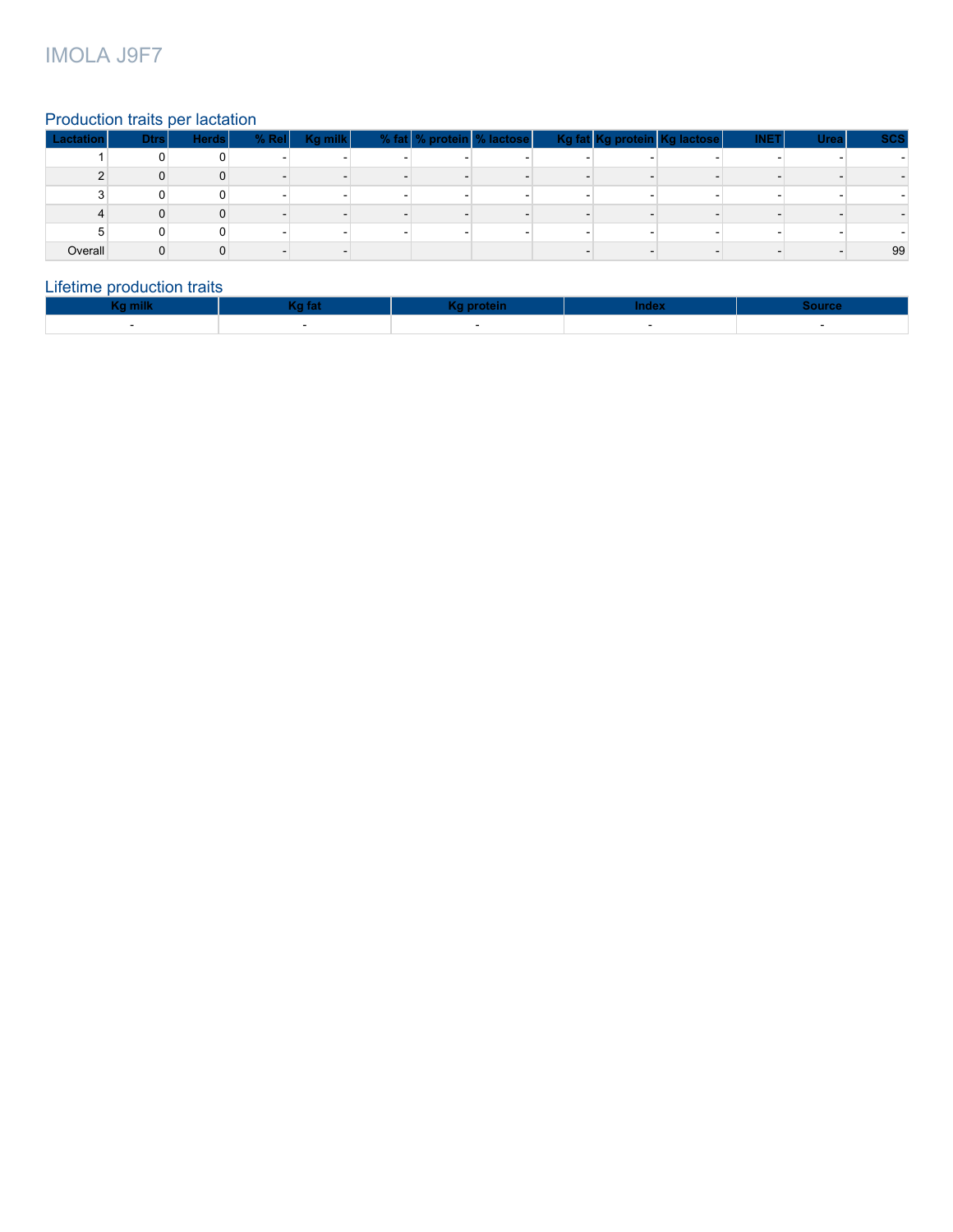

# MACK J8F8



Mack J8f8

**X** Outstanding fertility

- **Udder expert**
- **K** Shorter gestation

| iviuvi         |  |
|----------------|--|
|                |  |
| $R_{\alpha r}$ |  |

| Born     | 30.07.2006               | Al Code      | 766527               |                            | Fyn Lemvig                     |
|----------|--------------------------|--------------|----------------------|----------------------------|--------------------------------|
| aAa Code |                          | Sire ID      | <b>NZ DTWR-06-79</b> | <b>Okura Manhatten Si3</b> | Kaipara Moonshine Si2          |
| Color    | <b>Black &amp; White</b> | Kappa Casein |                      | Асе                        | <b>Valden Curious Paladium</b> |
|          |                          |              |                      |                            | Sophie                         |

## NZ Crossbred base

| <b>Breeding Indicators</b> |    |    |     |  | 733 dtrs, 145 herds, <b>Conformation</b> | 58 dtrs classified                                             |      |  |  |
|----------------------------|----|----|-----|--|------------------------------------------|----------------------------------------------------------------|------|--|--|
|                            |    |    |     |  |                                          | NZMI BW BW Rel Long LiveWt % Health % Efficiency Udder Overall | 0.58 |  |  |
| 137                        | 96 | 96 | 144 |  | . 5                                      | Dairy Conformation                                             | 0.05 |  |  |

#### Production

|     |      |        |           |      | Milk (Its) Prot (kg) Prot $(\%)$ Fat (kg) Fat $(\%)$ Fat & Prot (kg) |
|-----|------|--------|-----------|------|----------------------------------------------------------------------|
| 453 | - 13 | - 3.80 | $-5$ $-5$ | -440 |                                                                      |

#### Management & Health

|               |     |      | Fertility BCS SCS Calving Diff Gest Length Res Survival |
|---------------|-----|------|---------------------------------------------------------|
| 3.6 0.02 0.26 | 0.5 | -4.6 | 29                                                      |

### Shed Traits

| Adaptability Milking    | 0.49 |
|-------------------------|------|
| <b>Shed Temperament</b> | 0.53 |
| <b>Milking Speed</b>    | 0.07 |
| <b>Overall Opinion</b>  | 0.48 |

| Udder Overall      | 0.58 |
|--------------------|------|
| Dairy Conformation | 0.05 |

## XNZ\_CONF2

| Stature              | $-0.19$ |
|----------------------|---------|
| Capacity             | $-0.08$ |
| Rump Angle           | $-0.14$ |
| Rump Width           | 0.00    |
| Legs                 | 0.04    |
| <b>Udder Support</b> | 0.46    |
| <b>Front Udder</b>   | 0.51    |
| Rear Udder           | 0.63    |
| <b>Front Teat</b>    | $-0.05$ |
| <b>Rear Teat</b>     | $-0.53$ |



Information is from the NZ Animal Evaluation run

18/03/2017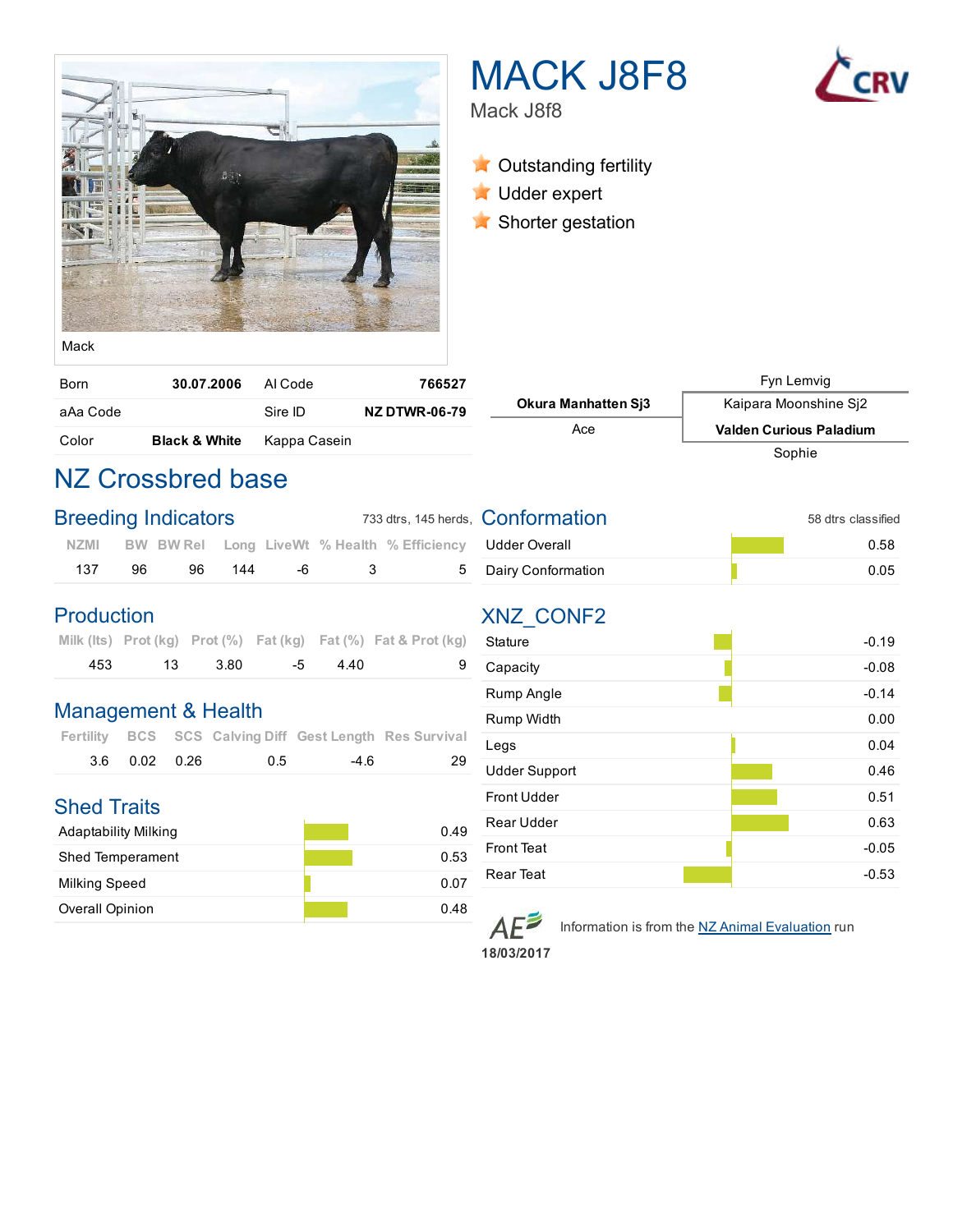## Descendants of Mack J8f8